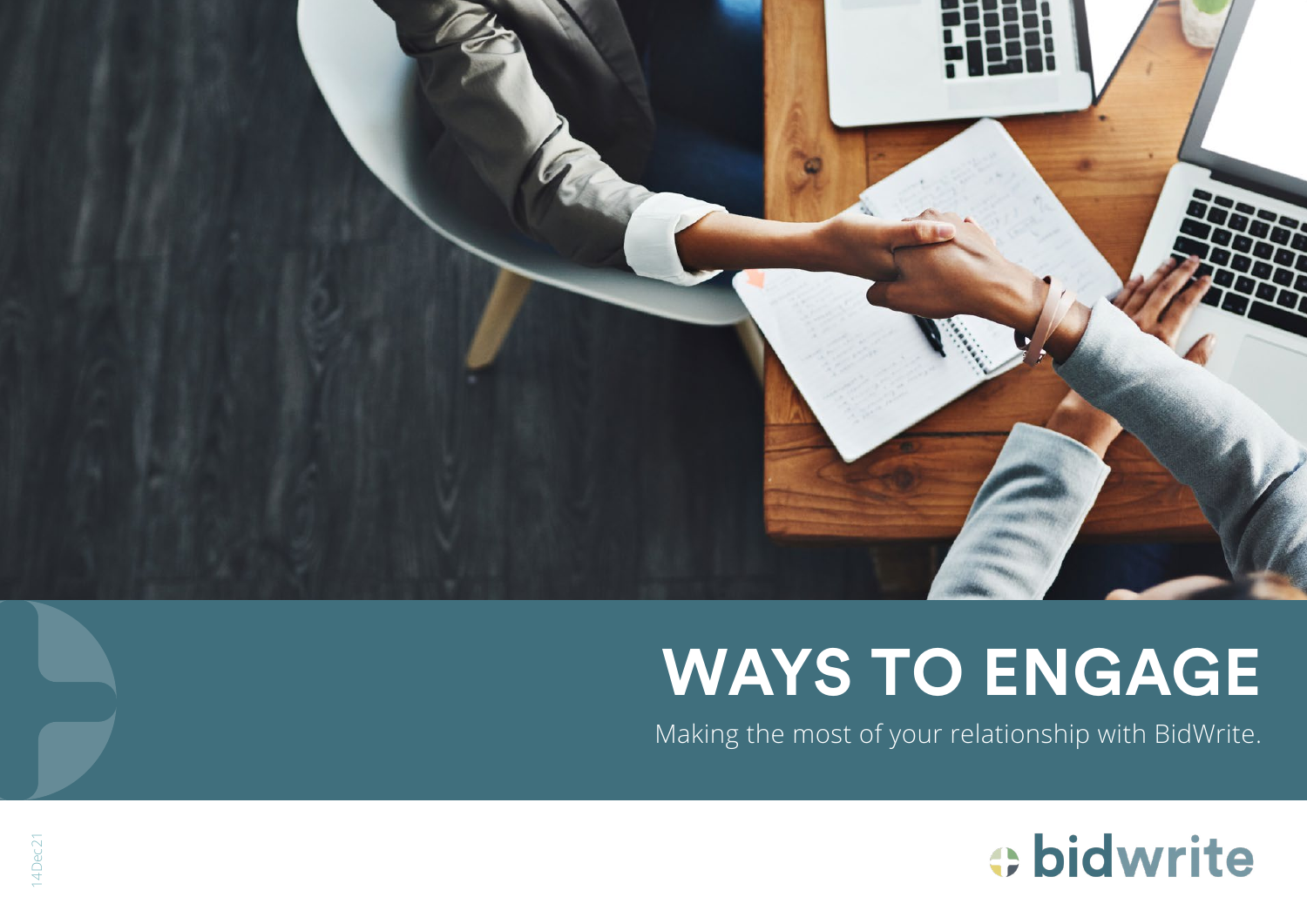# **Ensuring we'll be there ENSUTING WE II DE THEFE** What you'll find included in our plans:<br>
What you'll find included in our plans:

We know tendering is fraught with uncertainty. RFT release dates slip, submission dates get fast-tracked and changing requirements can suddenly turn no-bid situations into attractive opportunities (and vice versa). This makes forward planning difficult. Finding and retaining good bid people is hard, and for many businesses there is no need to maintain this capacity full-time.

When things get complicated you need certainty, simplicity and a way to engage expertise that allows you to plan with confidence, so you can spend more time focussed on high-value winning and delivering activities.

# Our **three engagement plans** provide that.

Each is designed for a specific type of client. Some need occasional support with the certainty of pre-agreed rates. Others seek the safety of having support locked in. And clients wanting to systematically improve their bidding performance value the security of having us alongside every step of the way.

Although each plan suits differing needs, all include preferential rates, exclusive membership to our Bid Club and special pricing for our growing range of Bid Academy training courses.

And when you choose to become part of the BidWrite community, **we'll have our very best people on hand to provide advice and support, whenever you need it**.

# **CAPTURE & LIVE BID SUPPORT**

Provision of our proven live bid consulting services, as well as assistance with upstream tendering activities including pipeline planning, bid/no bid decisions, positioning and bid library development. Provided at preferential rates quoted per bid, or cost-inclusive in a Transform plan.

# **BID CLUB MEMBERSHIP**

Provides exclusive access to regular BidWrite webinars, meet-and-greet events, future trend information, community noticeboard and first look at helpful tendering resources not available to the general public.

# **BID ACADEMY**

Access tender response training courses through our Bid Academy. Ideal for team members wanting to upskill through focused training and learn industry best-practice from expert practitioners.

# **AGOUNT MANAGEMENT**

Regular scheduled catchups and a direct hotline to an appointed senior bid consultant, so you can discuss current needs, future opportunity resource planning and seek advice when you need it.

# **FIRST RIGHT OF REFUSAL**

Grants you a time-bound first option to use our services for tenders falling within a pre-agreed industry and geographical scope. This puts you first in the queue for securing certainty of service provision.



A 24-month learning and capability development program comprising an initial diagnostic audit, followed by a series of training modules focussed on people, organisation, process and technology/ systems. Includes coaching and mentoring for staff to refine processes and practices.



**If you've used our service before and want the security of a longer-term relationship, select a plan to suit from the following page.**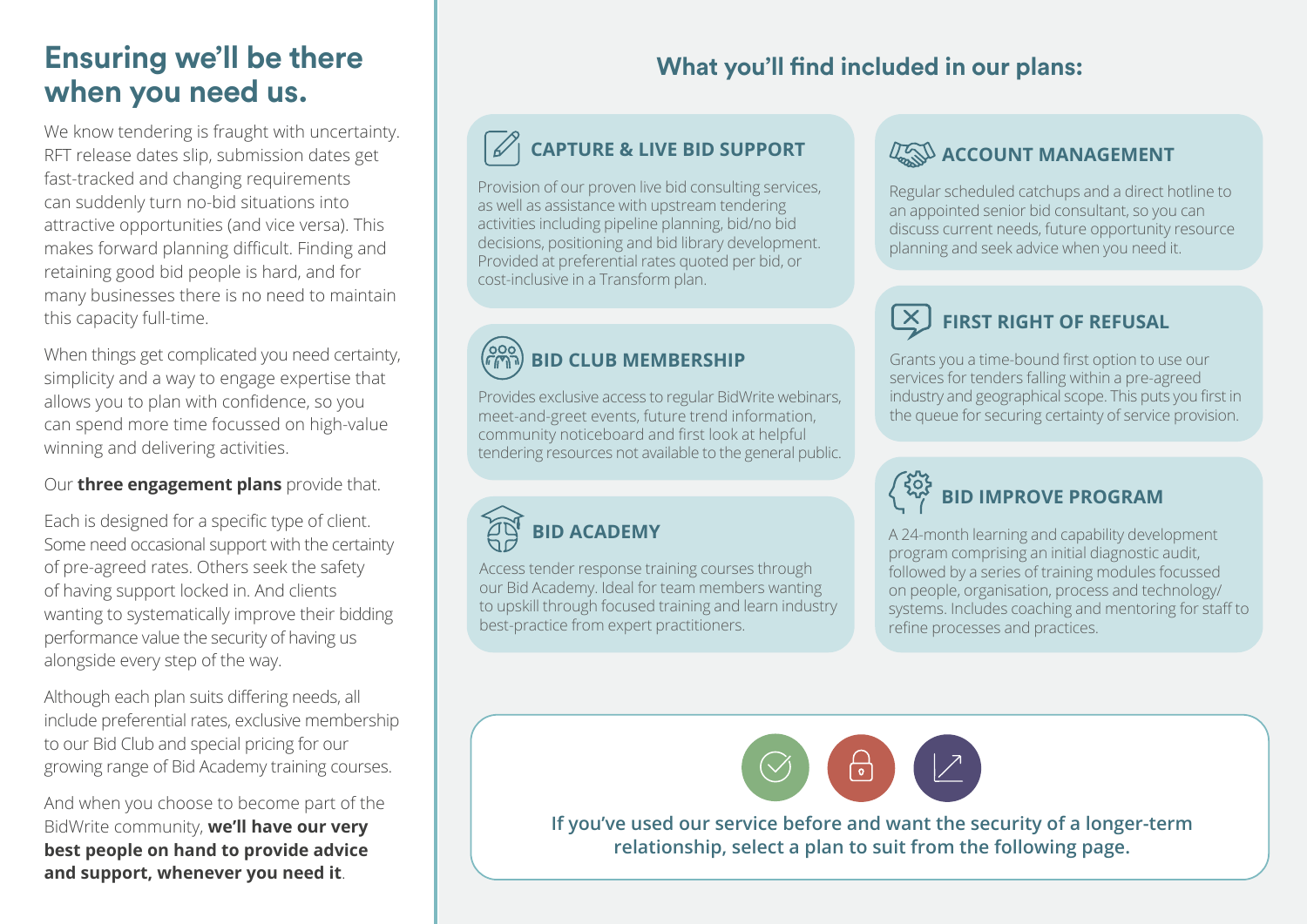

**For aspirational clients** seeking systematic capability development

> Capture and live bid support included for 24 months

Bid Club membership for up to ten individuals

Bid Academy courses included

First right of refusal to use BidWrite

Dedicated account management with senior staff hotline

24-month Bid Improve learning and capability development program

*Available by invitation*

**Price on Application** based on agreed ROI pricing model